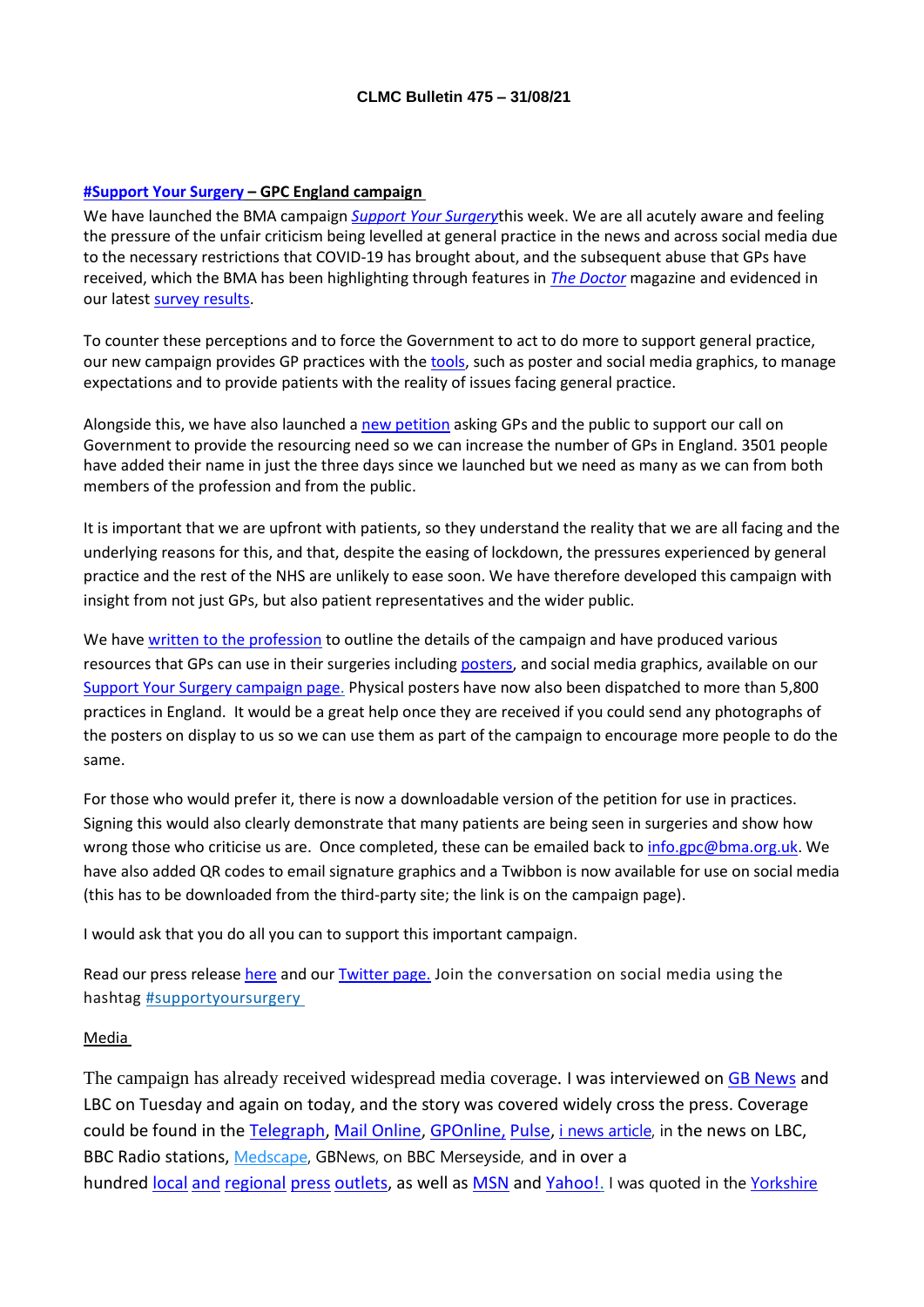[Post](https://www.yorkshirepost.co.uk/health/coronavirus/booster-vaccine-roll-out-date-still-uncertain-as-yorkshire-gps-and-care-providers-begin-preparations-3359875) and Dr George Rae, GP and chair of the BMA's North East regional council, was on BBC radio Tees (3h18m into [this replay\)](https://www.bbc.co.uk/sounds/play/p09r8x95).

### **Challenging media critics**

A [letter](https://www.telegraph.co.uk/opinion/2021/08/25/letters-gps-keeping-patients-arms-length-allows-unexamined-health/) I sent to the Daily Telegraph was published yesterday in response to an unacceptable and [demoralising column by Allison Pearson.](https://www.telegraph.co.uk/columnists/2021/08/24/gps-improving-work-life-balance-worsening-life-death-balance/) This was just the latest in a series of damaging articles which seriously misrepresent the reality of what hardworking GPs and their teams are doing to care for an protect their patients. I said: "It was with despair and anger that I read the column in yesterday's Telegraph. To suggest that family doctors have seen their work-life balance improve during the pandemic and attempt to justify the abuse directed at them and their colleagues serves no good purpose. Since March 2020, there have been [nearly 370 million patient appointments in England](https://app.powerbi.com/view?r=eyJrIjoiYzU2OTA2ODktZTIyNy00ODhmLTk1ZGEtOGVlZmRlZDNjYzY3IiwidCI6IjUwZjYwNzFmLWJiZmUtNDAxYS04ODAzLTY3Mzc0OGU2MjllMiIsImMiOjh9) – 200 million of which were in-person – at the same time as GPs and their teams moving heaven and earth to lead the Covid vaccination campaign. Meanwhile, [the number of patients per practice is 22% higher than it was six years ago,](https://www.bma.org.uk/media/4316/bma-medical-staffing-report-in-england-july-2021.pdf) [leading GPs to](https://www.pulsetoday.co.uk/news/workload/gps-working-average-11-hour-day-major-survey-reveals/)  [report](https://www.pulsetoday.co.uk/news/workload/gps-working-average-11-hour-day-major-survey-reveals/) working an average of 11-hour days. These are not figures that show a better work-life balance for the family doctor." Read the full letter in our [press release.](https://www.bma.org.uk/bma-media-centre/bma-letter-to-daily-telegraph-in-response-to-article-on-gp-appointments) I was also interviewed on this on LBC radio.

### **Blood bottle shortages**

### **England**

NHSE/I have issued furthe[r guidance](https://www.england.nhs.uk/wp-content/uploads/2021/08/B0933-bd-blood-collection-supply-disruption.pdf) yesterday about the impact of the national shortage of BD test tubes. This follows the serious concerns we have been raising with them, not least the impact this is already having on the ability of practices to complete QOF and other national and local contractually related blood tests and the concern that practices will be held liable for any clinical untoward incidents that occur as a result of delayed tests and investigation. We also called on them to step up public information to ensure patients are informed of this shortage and practices are not blamed by patients for this situation.

Their new guidance now tells practices that this situation could continue until 17 September and until then they should not do any routine blood tests. Urgent blood investigations can still be done as supplies allow. The national indemnity scheme, CNSGP, will cover this situation. National communications to patients will also be delivered.

This is clearly a serious situation that will have major implications for practices and patients. We are continuing to demand that practices are provided with more support, that the impact on QOF and the practice workforce, not least phlebotomists, is not just recognised but fully mitigated as it's not acceptable to add to our already heavy workload burden by creating an even bigger backlog to deal with.

The BMA issued [a press release](https://www.bma.org.uk/bma-media-centre/bma-responds-to-reported-blood-tube-shortages-in-england) earlier this week, where Dr David Wrigley, deputy chair of council said: "The BMA has raised the impact this could have on regular tests for NHS Health checks, the monitoring of quality of care, and medication reviews. It would also be unreasonable to ask healthcare staff to simply delay these tests until a later date – not only for the sake of our patients, but also the entire system, which is already tackling an enormous backlog of care." The story was covered in [GPOnline](https://www.gponline.com/gps-not-blame-delays-care-due-blood-test-tube-shortage-bma-warns/article/1725419) [\(twice\)](https://www.gponline.com/bma-seeks-qof-income-guarantee-due-blood-test-tube-shortage/article/1725442), [Pulse,](https://www.pulsetoday.co.uk/news/practice-personal-finance/bma-lobbying-nhse-for-qof-income-protection-during-blood-test-shortage/) [Health &](https://healthcareandprotection.com/bma-hits-out-at-testing-restrictions-due-to-blood-tube-shortage/)  [Protection,](https://healthcareandprotection.com/bma-hits-out-at-testing-restrictions-due-to-blood-tube-shortage/) [BBC News,](https://www.bbc.co.uk/news/business-58324108) [Head Topics,](https://headtopics.com/uk/nhs-stops-some-blood-tests-due-to-vial-shortages-21513616) [Eminetra,](https://eminetra.co.uk/we-must-avoid-compromising-patient-care-major-hospitals-warn-that-lack-of-blood-vessels-is-now-critical/665500/) [Politico,](https://www.politico.eu/article/uk-faces-supply-chains-crunch-caused-by-brexit-and-coronavirus/) [Medscape,](https://www.medscape.com/viewarticle/957270?src=) [Pharmafile,](http://www.pharmafile.com/news/586476/nhs-blood-tests-halted-due-vial-shortages) BBC Radio channels, some [local press](https://www.cornwalllive.com/news/cornwall-news/blood-tests-fertility-exams-cancer-5827180) - as well as [Yahoo!](https://www.yahoo.com/now/nhs-stops-blood-tests-due-230116584.html) and [MSN.](https://www.msn.com/en-gb/health/medical/nhs-doctors-told-stop-doing-blood-tests-because-of-serious-supply-chain-issues/ar-AANLfE9)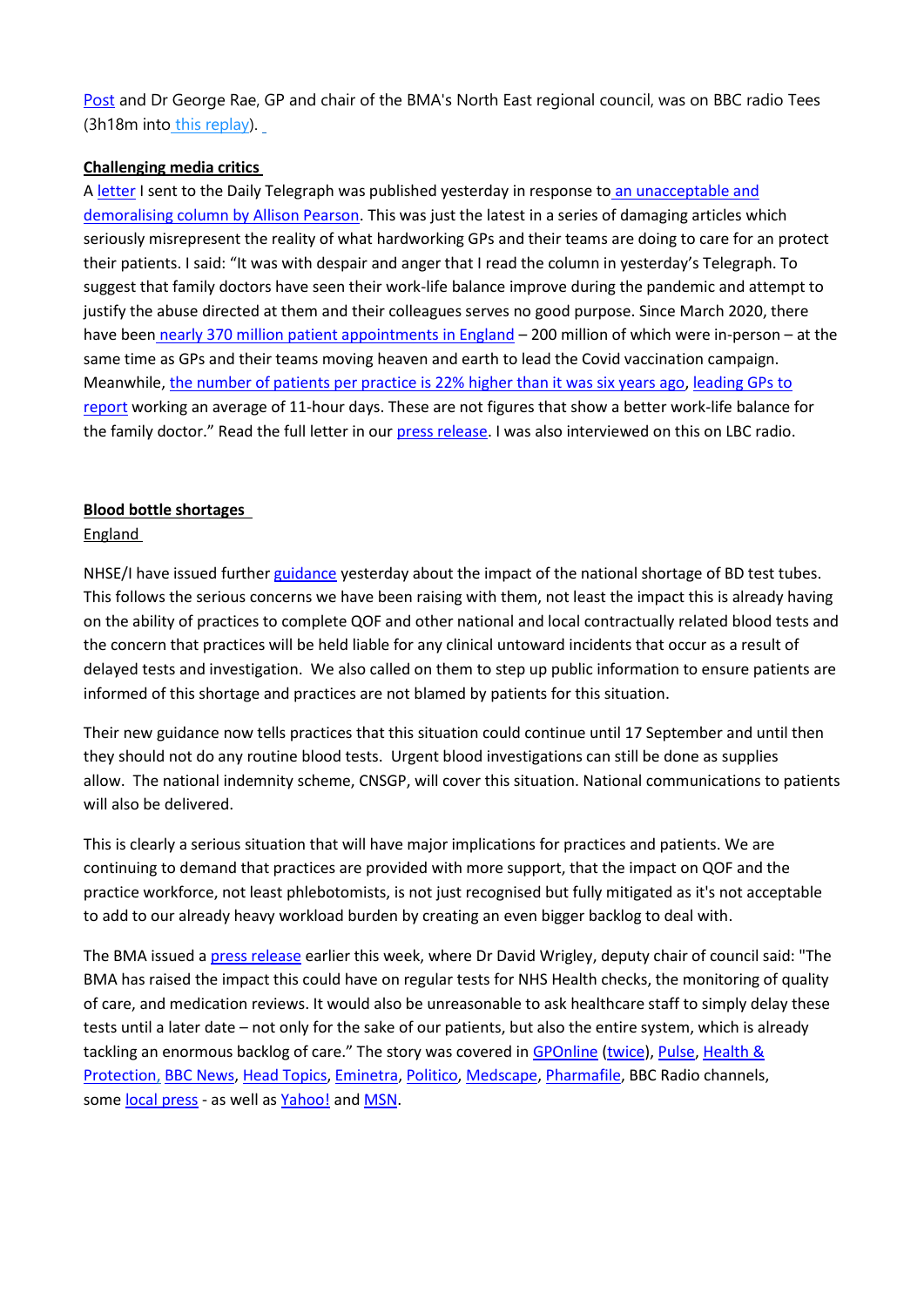Dr Farah Jameel, GPCE executive member, shared her experience with [BBC News](https://canvas.vuelio.co.uk/%5bINSERT%20CONTENT%5d) of having "difficult conversations" with patients about rationing the vials "among the very sickest". Dr Lucy-Jane Davies, chair of BMA South West regional council, was interviewed about the issue on [BBC Bristol](https://www.bbc.co.uk/sounds/play/p09r3hb7) (02:30:15 on the replay).

### **Primary Care Networks – plans for 2021/22 and 2022/23 (England)**

Following the [letter](https://i.emlfiles4.com/cmpdoc/3/7/7/5/2/files/820871_210818_id_rv_letter.pdf?utm_source=The%20British%20Medical%20Association&utm_medium=email&utm_campaign=12599278_GP%20ENEWSLETTER%20190821&dm_t=0,0,0,0,0) from NHSE/I we received last week, which acknowledged the pressures facing the profession, NHSE/I has [published guidance](https://www.england.nhs.uk/publication/primary-care-networks-plans-for-2021-22-and-2022-23/) outlining the changes to, and support for, practices working in PCNs as part of the wider GP contract agreement. The key points are:

- £43m new funding for PCN leadership and management in 2021/22
- PCNs to decide how their IIF achieved money is spent not CCGs
- While CVD and Tackling Neighbourhood Health Inequalities services will commence from October 2021, these will be much reduced allowing practices and PCNs to focus on managing pressures over the winter period
- The anticipatory care or personalised care, which was due to be implemented from April 2020, has now been deferred again until April 2022 - allowing practices and PCNs to focus on managing pressures over the winter period
- Significantly reduced requirements for all four service specifications from April 2022
- PCNs will deliver a single, combined extended access offer funded through the Network Contract DES from April 2022
- [Full details of the IIF indicators for 2021/22 and 2022/23,](https://www.england.nhs.uk/wp-content/uploads/2021/08/B0828-iii-annex-b-investment-and-impact-fund-21-22-and-22-23.pdf) providing advanced information for PCNs and practices to be able to prepare

Practices will be auto enrolled into the revised PCN DES, but with an option to opt-out for one month from 1 October – which is what GPC England had previously stipulated should happen when there are any changes to the PCN DES and which NHSE/I has chosen to implement.

These changes are further evidence that NHSE/I has begun to listen to the BMA by pushing back these service specifications, as we called for, and delivered an additional £43m to support those GPs and practice managers who are working hard with their local practices in PCN leadership and management roles. However we still have concerns about some of the IIF indicators and the approach of micromanaging practices and PCNs in this way.

Following [recent pronouncements](https://www.gponline.com/pcn-targets-deferred-nhs-admits-gps-working-harder-ever/article/1725186) about its gratitude to general practice and its recognition of just how hard GPs and their colleagues are working, it is now a positive sign that this change in tone is beginning to be backed up with more tangible action. Of course, even with these specifications deferred, this winter will still be incredibly difficult for all working in general practice, and we need assurances that individual practices, as well as PCNs, will be given all of the support, flexibility and resources needed to care for their communities in the coming months. The story was covered in [Pulse,](https://www.pulsetoday.co.uk/news/pulse-pcn/introduction-of-controversial-pcn-services-deferred-until-202223/) and [GPOnline.](https://www.gponline.com/nhs-england-confirms-pcn-services-deferred-announces-43m-additional-funding/article/1725559)

# **GP survey - help us to help you** (England, Wales, Northern Ireland)

We have launched a major survey as we want to hear about your experiences working as a GP in England, Northern Ireland or Wales. Please complete our [survey](https://www.surveymonkey.co.uk/r/BMA_GP_Survey) as soon as you can to tell us about the issues affecting you most, including your workload, recruitment and your future career plans.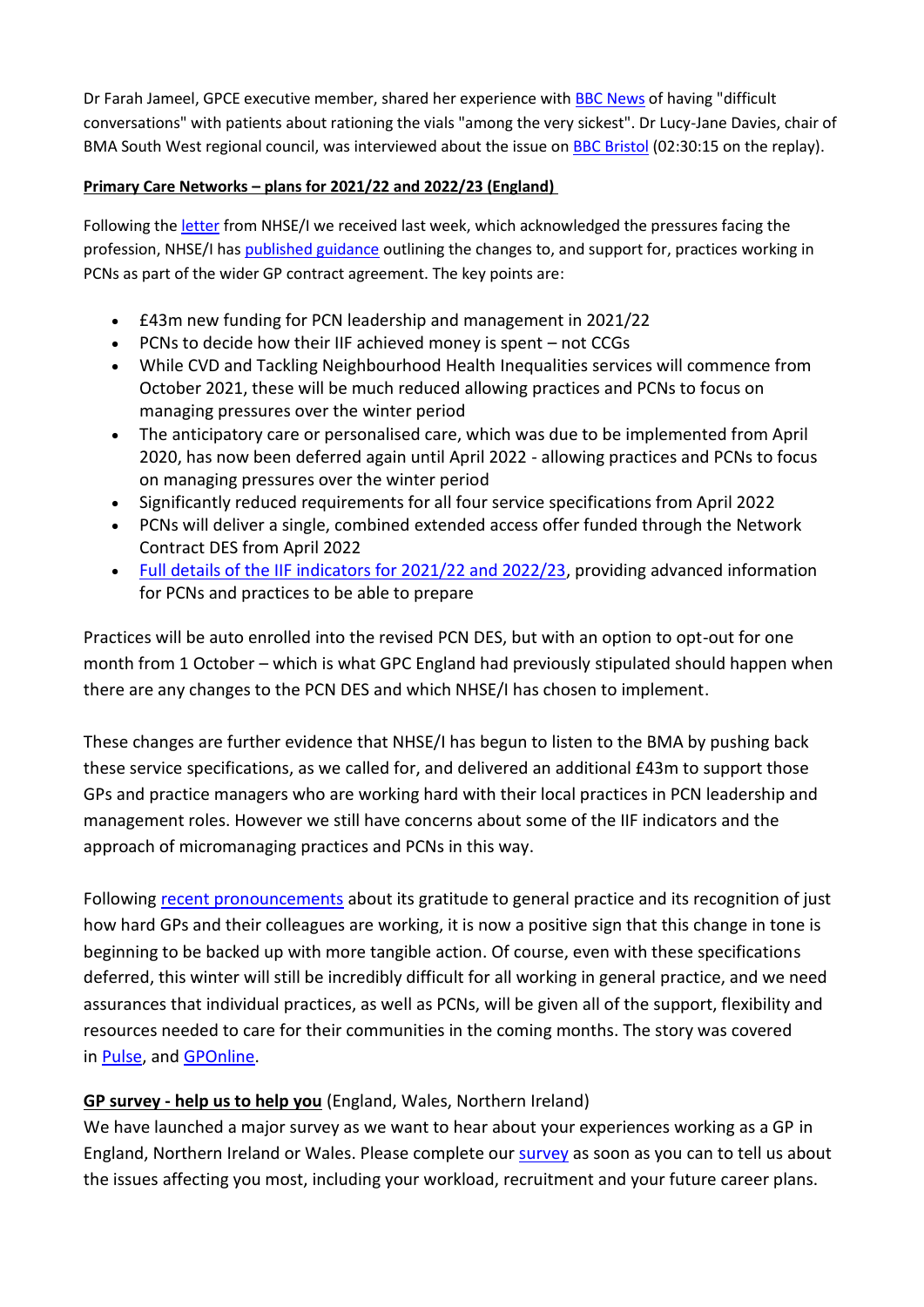The survey is primarily aimed at fully qualified GPs who are currently working. We will be running a survey for GP trainees separately later in the year.

This is an important survey and will support our negotiations and lobbying and is a key part of our **[#Support Your Surgery](https://e-activist.com/page/88027/petition/1?ea.tracking.id=website)** campaign and the results will help to support this. Your responses will also help us better understand the issues affecting GPs and ensure we are representing the profession effectively.

Th[e survey](https://www.surveymonkey.co.uk/r/BMA_GP_Survey) is open until 20 September and will take around 10-15 minutes to complete.

# **Backlog of fitness to drive assessments**

When combined with the backlog of, primarily car, driving licence holders who need 'fitness to drive' assessments for their applications, the BMA estimates the total number of patients requiring medical assessments for licence applications to be over 200,000 - rising by thousands each month.

At present standard driving licence holders are advised to request fitness to drive assessments from their GP, but there is also the option of going to any registered medical practitioner. However, they will not have access to the full lifelong medical history of a patient.

Because of these concerns, BMA has written to the Department of Transport calling for the Government to guarantee a 'safety-first' approach for plans to manage backlog and expressing "concerns that this style of self-reporting is neither sensible nor safe".

BMA Professional Fees Committee chair, Dr Peter Holden, commented that GPs and their teams are "gravely concerned" about the potential impact on road safety that this process of bypassing individual's own GP practices may have. Read the full statement [here](https://www.bma.org.uk/bma-media-centre/bma-says-tackling-the-huge-backlog-of-applications-for-driving-licence-medicals-must-not-be-at-the-expense-of-public-and-patient-safety)

# Media

Dr Holden was interviewed on [BBC](https://www.bbc.co.uk/sounds/play/p09r9l20) (2h23m in) and [Times Radio Drive](https://www.thetimes.co.uk/radio/show/20210823-4911/2021-08-23) (1h38m25s in). Dr Mark Sanford-Wood, GPC England deputy chair, was interviewed on LBC and [BBC 5 Live.](https://www.bbc.co.uk/sounds/play/p09rmsrd) The story was also published covered by [The Times,](https://www.thetimes.co.uk/article/doctors-notes-delay-200-000-driving-licence-renewals-bmq5hkjh7) [Sky News Online,](https://news.sky.com/story/warning-of-grave-impact-on-road-safety-amid-driving-licence-medical-backlog-12388591) the [Mail Online,](https://www.dailymail.co.uk/wires/pa/article-9918229/BMA-urges-safety-approach-tackling-driving-licence-medicals-backlog.html) [GPOnline,](https://www.gponline.com/bma-calls-change-rules-around-dvla-medical-checks/article/1725352) [Independent,](https://www.independent.co.uk/news/business/road-safety-motorist-loophole-bma-b1907394.html) the [Express](https://www.express.co.uk/life-style/cars/1480631/dvla-driving-licence-medical-check-backlog-bma-road-safety) [\(twice\)](https://www.express.co.uk/life-style/cars/1480965/driving-licence-renewal-application-uk-medical-conditions-check), [Pulse,](https://www.pulsetoday.co.uk/news/workload/allowing-patients-to-bypass-gp-for-fitness-to-drive-certificates-unsafe-says-bma/) [Morning Star,](https://www.morningstaronline.co.uk/article/b/doctors-warn%20of-grave-impact-on-road-safety-as-over-200000-motorists-wait-for-medicals) and in dozens of [local and regional](https://www.midsussextimes.co.uk/lifestyle/cars/doctors-safety-fears-as-licence-backlog-leaves-200000-drivers-waiting-for-medical-all-clear-3356021) [press](https://www.westsussextoday.co.uk/lifestyle/cars/doctors-safety-fears-as-licence-backlog-leaves-200000-drivers-waiting-for-medical-all-clear-3356021) and radio [outlets](https://www.thestar.co.uk/lifestyle/cars/doctors-safety-fears-as-licence-backlog-leaves-200000-drivers-waiting-for-medical-all-clear-3356021) - including the [Yorkshire Post.](https://www.yorkshirepost.co.uk/lifestyle/cars/doctors-safety-fears-as-licence-backlog-leaves-200000-drivers-waiting-for-medical-all-clear-3356021)

# **Vaccinations for NHS staff entering care homes**

New government [regulations](https://www.legislation.gov.uk/ukdsi/2021/9780348224993?view=plain) come into force on 11 November 2021, requiring all CQC regulated care home staff to refuse entry to anybody who cannot prove that they have had two doses of COVID-19 vaccine, or that they are exempt.

NHSE/I has issued a [letter](https://www.england.nhs.uk/coronavirus/publication/vaccinations-for-nhs-staff-entering-care-homes/) and [FAQs](https://www.england.nhs.uk/coronavirus/wp-content/uploads/sites/52/2021/08/C1372-FAQs-re-Vaccinations-for-NHS-staff-entering-care-homes_Aug21.pdf) on how this will be delivered operationally. All providers delivering NHS-funded services into a care home will need to have actively supported staff to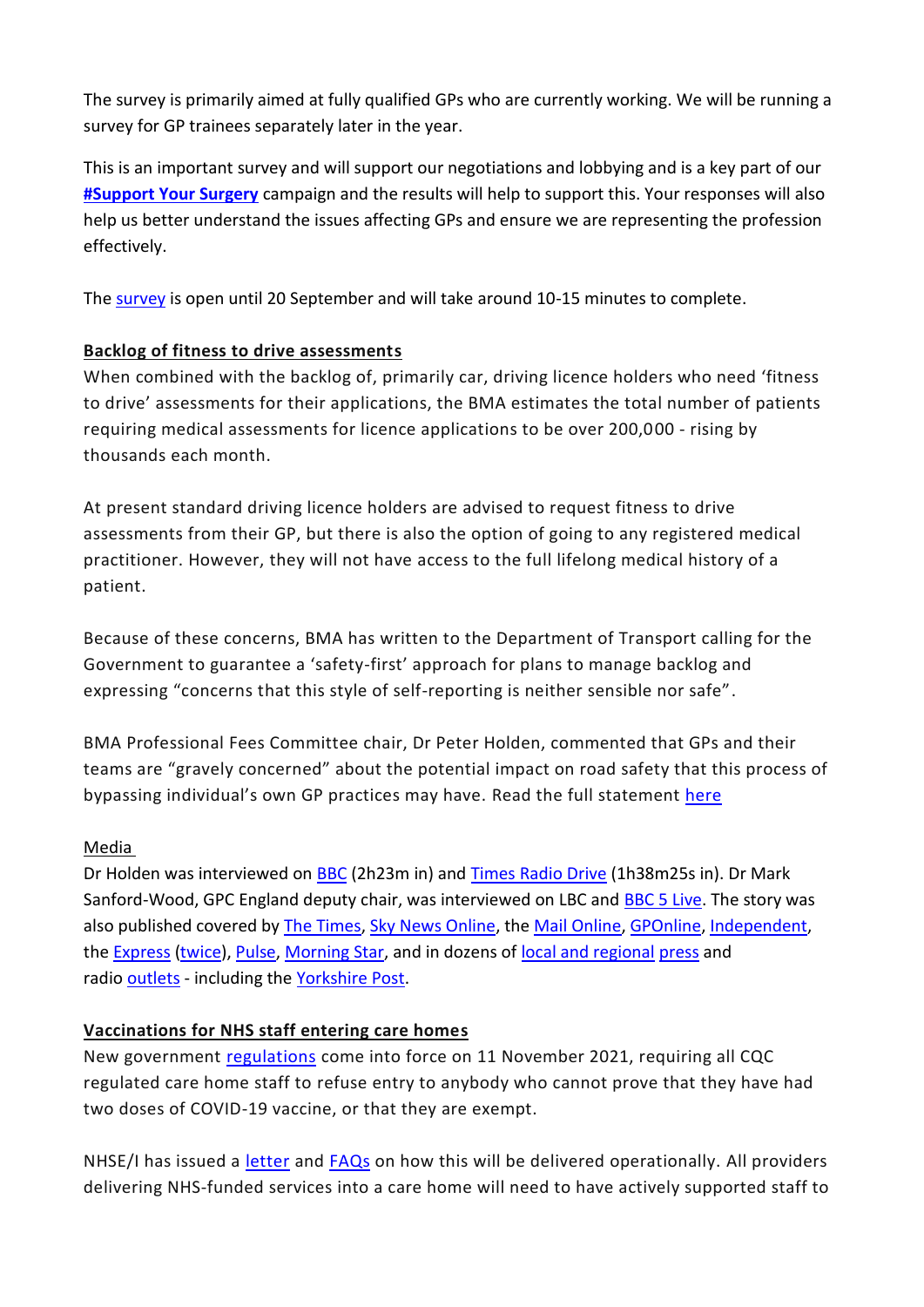have their first COVID-19 vaccine by 16 September 2021 and to carry out proactive workforce planning to ensure that only staff who are vaccinated, or exempt, are deployed to enter a care home from 11 November. The FAQs, which will be updated on a regular basis, should be read alongside [DHSC operational guidance.](http://tracking.vuelio.co.uk/tracking/click?d=io_4hkeJ-uYoAtAfjZox3lpGF1BHpLjB46qPuo4KwBXcb0ZkoocKb4wnNQLh3ccn7GsuZ_o_TkGi4_T60eTwECZxByjjYmQJ3V5AVvZChY_hNQp93BT5Pg-yXOy4B7gBn-PQACIQQXYp7clXuFqx8XiC2quWfoqRg-M9luMjicdAi2_ED2n1rwPEFqPjTYVe5iGTZIBVs3kVQFt3gm0rz-oPiHeNAqamZGaBihNzSew8BVK3S3KzkdVukU3oaYG6oA2)

## **Appraisal fees (England)**

NHSE/I has confirmed that the appraisal fee in 2020-21 was £530 (i.e. the 2020 uplift of 2.8% applied to the 2019 fee of £515) and the 2021-22 appraisal fee is £546 (i.e. the 2021 uplift of 3% applied to the 2020 fee of £530). There is a discrepancy with the fees quoted by the DDRB, which we have drawn to their attention and asked them to correct.

NHSE/I is in the process of calculating and paying arrears for appraisals in the current financial year but this process in not complete yet, so GP appraisers will not yet have seen the uplift in any fees since April.

## **Sessional GPs webinar – contracts**

A webinar will be held on 21 September, 6.30-8pm, about key contract issues for sessional GPs, including what to look out for when reading a new contract, common pitfalls to avoid and what support is available from the BMA. There will also be an update on NHS 111 contracts. Questions can be submitted in advance and there will also be an opportunity to ask questions during the event. Register your place [here](https://www.bma.org.uk/events/sessional-gp-contract-explainer)

# **New Community Pharmacy Contract and Hypertension Case Finding**

The contract changes for Community Pharmacy for 2021/22 were announced this week. Starting in October 2021, or as soon as possible thereafter, it is expected that Hypertension Case-Finding Service as an advanced service will be introduced to support the NHS Long Term Plan ambitions for prevention of cardiovascular disease. This service will have two stages. The first is identifying people at risk of hypertension and offering them blood pressure monitoring (clinic check). The second stage, where clinically indicated, is offering ambulatory blood pressure monitoring (ABPM). The blood pressure test results will then be shared with the patient's GP to then inform a potential diagnosis of hypertension. This scheme therefore links to the PCN service specifications, highlighted above. The details of the contract are available [here](https://www.gov.uk/government/publications/community-pharmacy-contractual-framework-2019-to-2024/community-pharmacy-contractual-framework-5-year-deal-year-3-2021-to-2022)

# **Survey of GP practices' experiences of using the PCSE payments and pensions portal in August**

We are very much aware of the unacceptable level of problems that practices have faced when using the new online portal since 1 June. We have challenged PCSE throughout on these and continue to work towards a system that does what is required.

We will be launching a survey on 2 September, aimed at capturing the experiences of practice staff's use of the portal through August. The purpose will be to measure the progress of solutions to the big issues that those staff have been facing. There will also be a section on resolution times for issues practices have raised with PCSE since the launch of the portal in June.